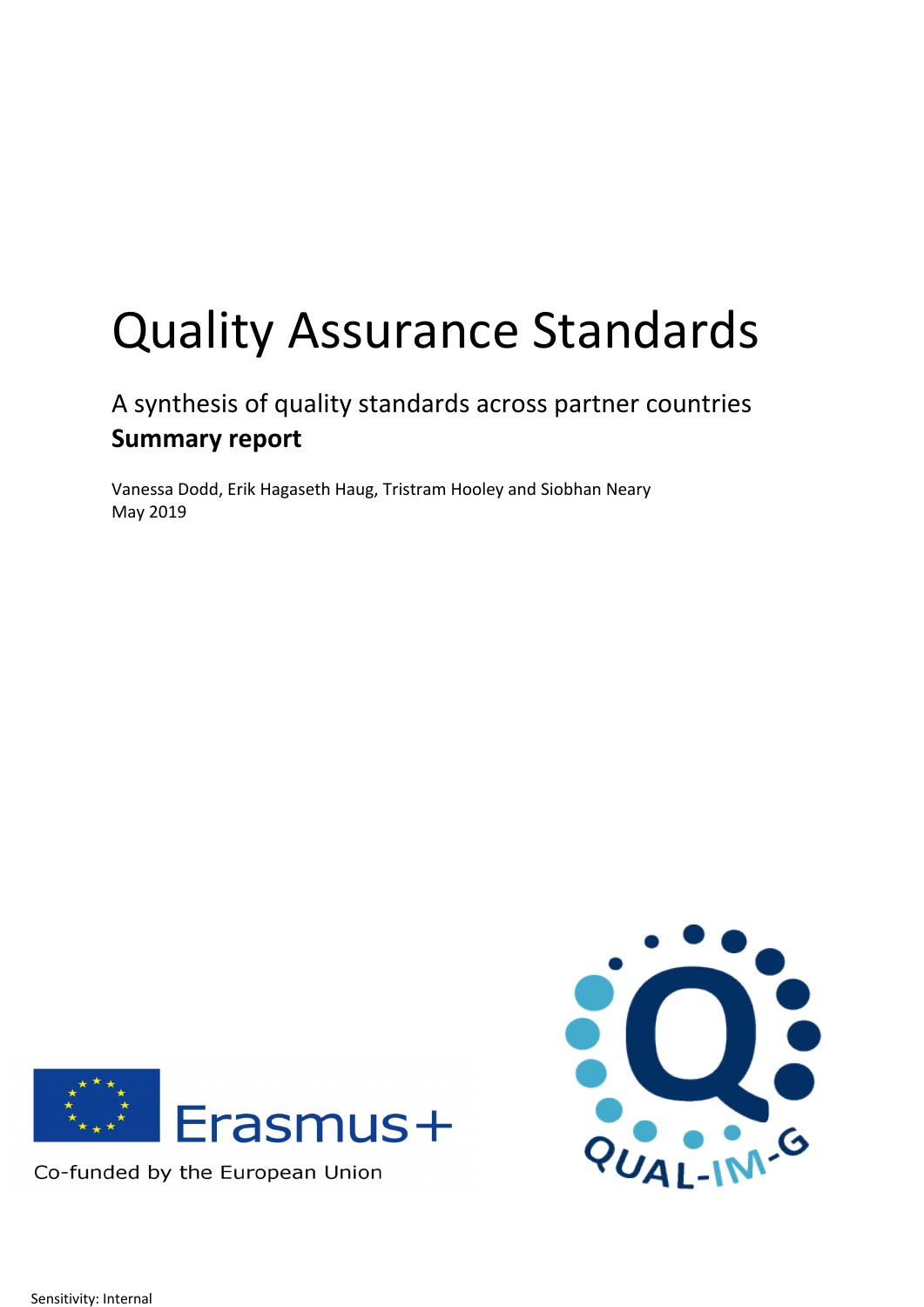# Contents

| Improving the implementation of quality assurance in career guidance (QUAL-IM- |  |
|--------------------------------------------------------------------------------|--|
|                                                                                |  |
|                                                                                |  |
|                                                                                |  |
|                                                                                |  |
|                                                                                |  |
|                                                                                |  |
|                                                                                |  |
|                                                                                |  |
|                                                                                |  |
|                                                                                |  |
| Quality development framework for organisations providing guidance 11          |  |
| Audit/labelling procedure for organisational providers of career guidance 12   |  |
|                                                                                |  |
|                                                                                |  |
|                                                                                |  |
|                                                                                |  |
|                                                                                |  |
|                                                                                |  |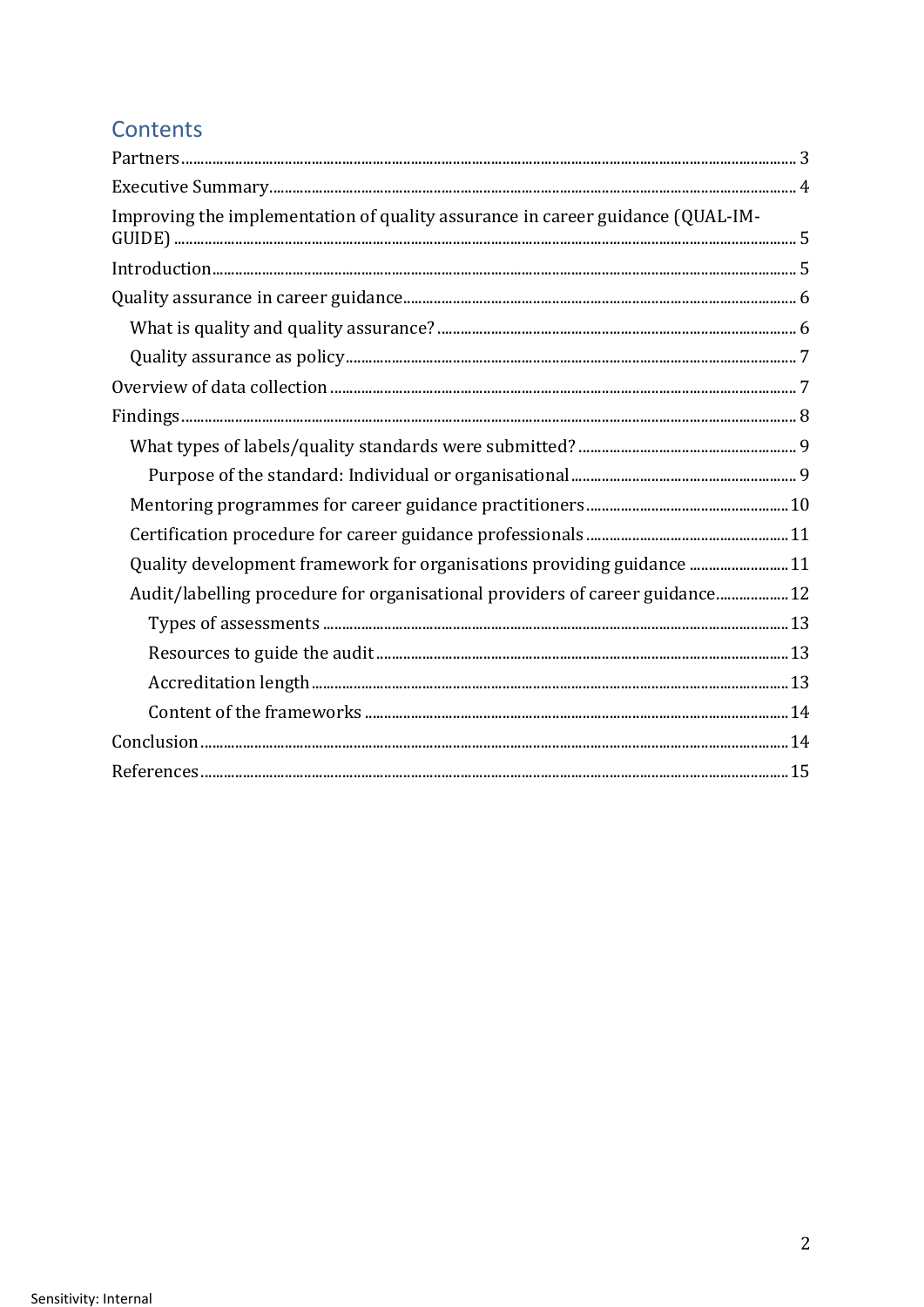# **Partners**

**Association for Career Guidance and Career Development,** Slovakia (ZKPRK) – coordinator of the project initiative, association of career professionals and service providers in Slovakia (www.rozvojkariery.sk)

**BKS Uspech**, Slovakia – applicant organisation, career guidance and training provider, ISO certification expert (www.bksuspech.sk)

**Teamwork for a better future**, Slovakia – non-profit association working in career guidance (www.ozbuducnost.sk)

**NOLOC**, Netherland - Dutch association for career professionals with about 2850 members (www.noloc.nl)

**German National Guidance Forum in Education, Career and Employment,**  Germany (nfb) – creator/coordinator of the national QA system for guidance (www.forum-beratung.de)

**International Centre for Guidance Studies (iCeGS)**, England - applied research centre specialising in career development and employability (http://www.derby.ac.uk/research/icegs/)

**ABIF**, Austria - independent social science research and consulting institute with a clear focus on practical application of research (www.abif.at)

**Association for Career Guidance and Career Development,** Czech republic – newly created sister organisation of ZKPRK in the Czech republic

**Inland Norway University of Applied Science (INN),** Norway – research institution



SPOLOČNOSŤ PORADCOV A KONZULTANTOV











Združenie pre kariérové poradenstvo a rozvoj kariéry



SDRUŽENÍ PRO KARIÉROVÉ PORADENSTVÍ A ROZVOJ KARIÉRY



SPOLUPRÁCOU PRE LEPŠIU BUDÚCNOSŤ **VEĽKÝ MEDER TEAMWORK FOR A BETTER FUTURE**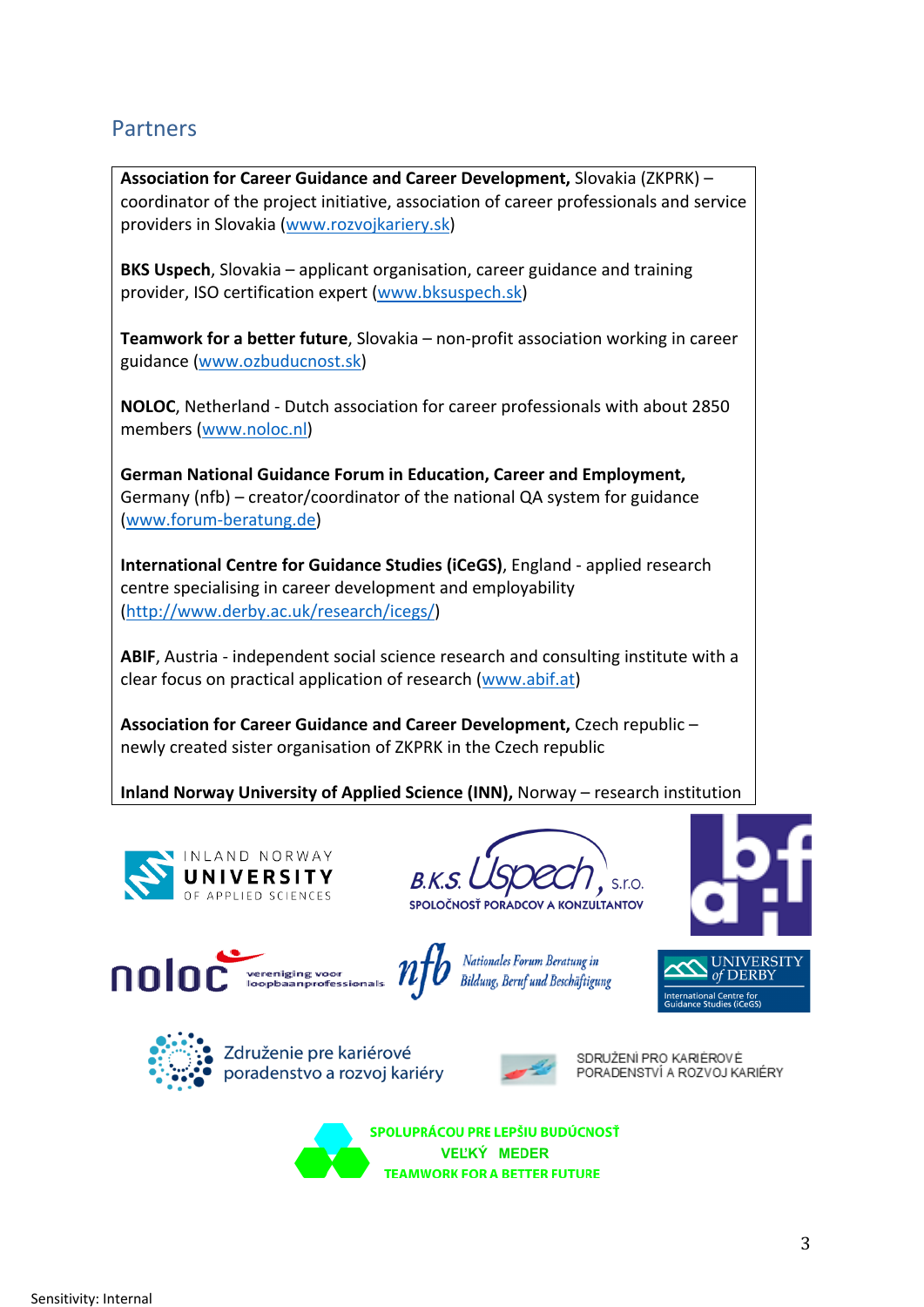# Executive Summary

QUAL-IM-G is an Erasmus + funded project which aims to build on the experience of different projects in the field of quality assurance for career guidance. It recognises that countries will have varying traditions in developing quality standards to support individual practitioners and organisational procedures. The project will review current national and transnational quality assurance processes, develop a certification/accreditation procedure for career guidance practitioners, and create a quality assurance framework for provider organisations.

This report presents an analysis a range of transnational and national quality assurance (QA) practices in career guidance within partner countries, 21 quality activities were assessed. The report focuses on identifying the variation of different approaches, the factors that enable these approaches and the impact of these different approaches.

#### **Project headlines**

- Most labels submitted were for individuals and organisations predominantly addressing all age needs, although specialist awards were identified that have a focus on SEND. Certification processes tended to be organisational focused, with smaller numbers addressing individual counsellors or both.
- Most of the labels examined were national standards and were voluntary except in the UK where the standards were linked to accessing public funding.
- Only 14% of quality standards provide mentoring as part of the support resources for organisations and individuals. The mentoring relationships identified focused on goal related (instrumental) support which was aimed a predefined goal or psychosocial (developmental) focused on supporting competence and effectiveness within professional practice.
- Quality development frameworks support quality assurance and enhance guidance services within organisations. NOLOC and CMI in The Netherlands have recently consolidated their quality development frameworks to create on national standard.
- Assessments of quality standards tend to include both internal and external elements. A range of resources are available to support the process and include workshops, mentoring, portfolios, case studies and webinars for example. Audit methods predominantly include the production of portfolios of evidence and or assessment visits. Often a number of methods were used.
- Accreditation lengths lasted on average for 3 years but the longest being 5 years and shortest 1 year. 67% of quality labels had associated costs, these varied between €262 and €7500.
- Most quality assurance standards addressed multiple and inter-related aspects of provision including, professionalism, CPD, evaluation, partnerships, LMI, client satisfaction and leadership.

There are many challenges with quality systems as there is often little backing from government and limited financial and personal resources available. However, quality is a policy issue and is the collective responsibility of service providers, policy makers and other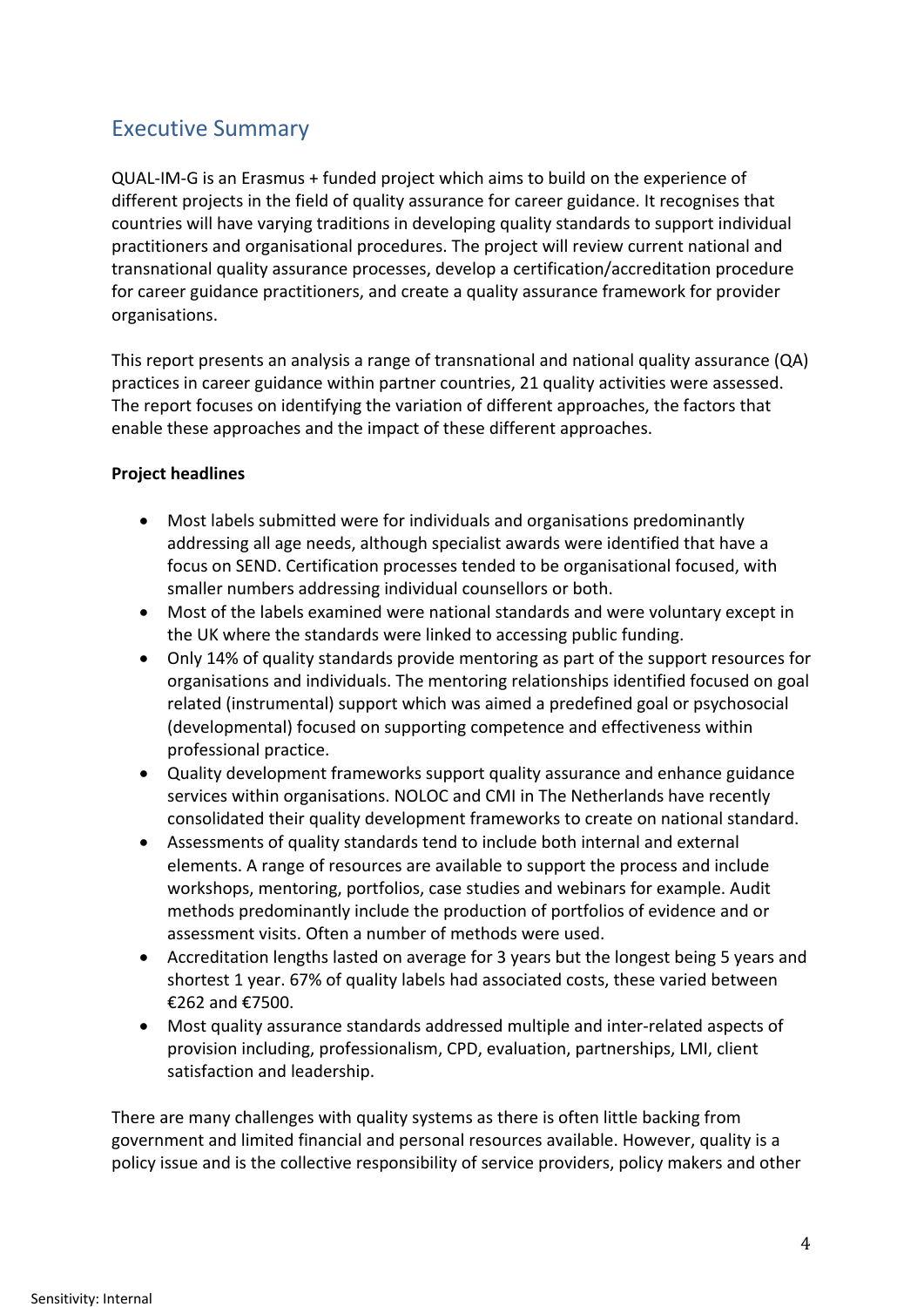stakeholders. Strong professional association play an important role in developing professional standards for career guidance.

# Improving the implementation of quality assurance in career guidance (QUAL-IM-GUIDE)

# **Introduction**

This Erasmus + funded project was established to build on the experience of different projects in the field of quality assurance for career guidance. It recognises that countries, depending on the history in the field of careers will have varying traditions in developing quality standards to support individual practitioners and organisational procedures.

The goal of this project therefore is to:

- review current national and transnational quality assurance processes,
- develop a certification/accreditation procedure for career guidance practitioners, and
- create a quality assurance framework for provider organisations.

The project also seeks to develop a programme of support for individuals and providers including a mentoring programme for career guidance practitioners and resources for providers to ensure they are working toward or maintaining the award through audit and/or recognised certification procedures. The terms quality label, quality mark and quality award are often used as the recognition of having achieved a recognised quality standard.

For the purpose of this project, we started with the definitions of quality developed as part of the European Lifelong Guidance Policy Network (ELGPN, 2014) project. As this project has evolved so too have the definitions. The Intellectual Outcome 4 paper 'Designing a quality development Framework (QDF) for organisations providing career guidance' presents a comprehensive and useful set of definitions addressing all aspects of quality.

The terms we have used within this research are:

**Quality assurance**: refers to activities involving planning, implementation, evaluation, reporting, and quality improvement, implemented to ensure that guidance activities (content of programmes, design, assessment and validation of outcomes, etc.) meet the quality requirements expected by stakeholders. The terms quality assurance and quality management are often used interchangeably when discussing quality related activities.

**Quality Standard**: refers to a defined degree of quality, which on organization or a public authority sets for the service provision they are responsible for. It defines what an organization or the public authority expects of the provider and his employees in delivering these operations or a client can expect when using the service. A Quality Standard usually is described by a number of dimensions, criteria, and (measurable) indicators. The quality standard can be defined by law or other normative regulations or it is the result of a common process of understanding by the actors and stakeholders involved. Depending on its legal status a quality standard can be binding (e.g. for members of an association or for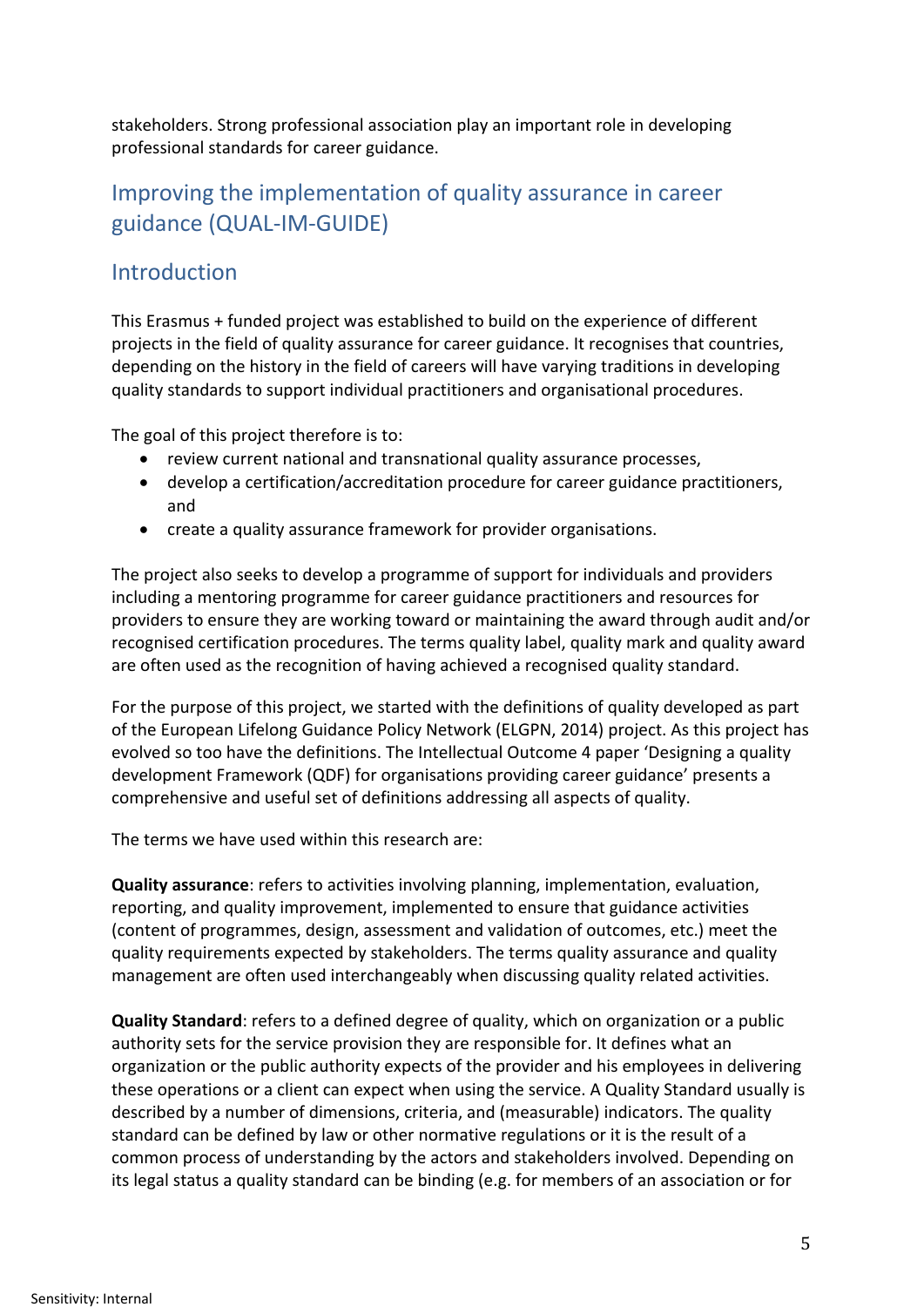service providers and professionals receiving public funding) or it can be just a recommendation to the professional community (practitioners and/or providers) that is supported by voluntary self-commitment.

This report analyses a range of transnational and national quality assurance (QA) practices in career guidance within partner countries. It focuses on identifying the variation of different approaches, the factors that enable these approaches and the impact of these different approaches. The conclusions from this work will be used to develop four outputs (O2-05) in order to strengthen the implementation of different quality standards in partner countries.

# Quality assurance in career guidance

This project builds on the experience of previous projects and initiatives in the field of quality assurance in career guidance. The Resolution of the European Lifelong Guidance Policy Network (ELGPN) Council 2008/C 319/02 on better integrating lifelong guidance into lifelong learning strategies led to the development of different quality standards for individual counsellors and organisational providers of career guidance.

The ELGPN (2012) recommended that quality assurance should be one of the key features of a lifelong guidance system, recommending that there should be:

- clear professional standards established for guidance practitioners working in a variety of different roles in different sectors;
- standards linked to career progression routes for guidance practitioners; which include progression to and from related occupations;
- organisational quality standards;
- citizen/user involvement in the definition of quality and the design, implementation and evaluation of guidance services;
- a clear and public statement of citizen entitlement to guidance services; and
- the ongoing development of the evidence base in career guidance.

These recommendations build on the experience that in many countries (especially those with little or no tradition of providing career guidance) there is little formal management of quality. However, such recommendations are relevant both for countries which are new to career guidance and to those with a strong tradition of career guidance.

#### What is quality and quality assurance?

When we think of quality we often think of goods or services delivered to a high standard (Hooley and Rice, 2018). However, Sultana (2018) argues that the term 'quality' is difficult to operationalise because it is a complex and contested concept. A definition of quality in general and abstract terms without context is difficult. Sultana (2018) suggests that quality is subjective and means different things to different people. Individual differences exist in the *expectation* of career guidance services as well as individual differences in the *experience* of career guidance services.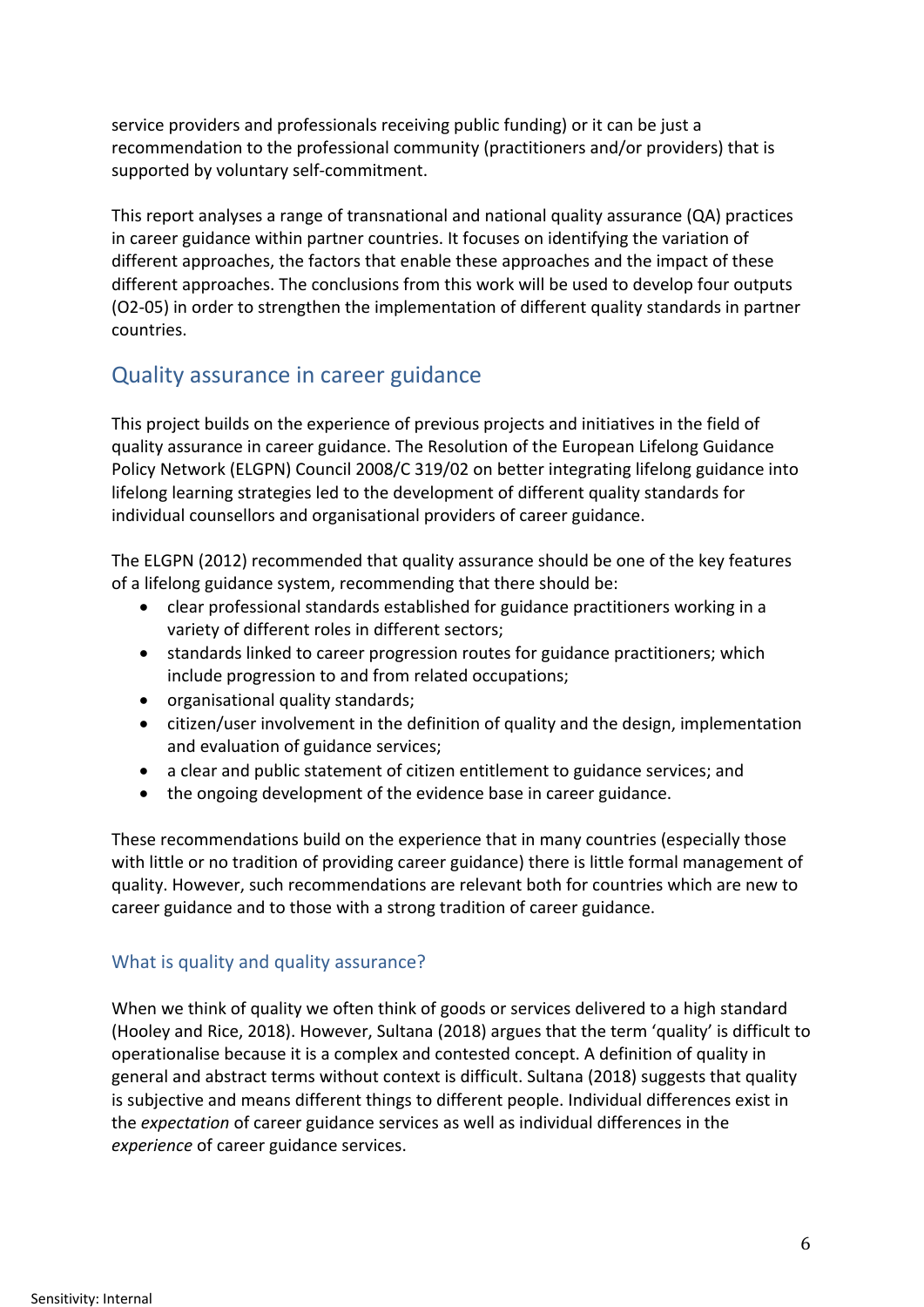#### Quality assurance as policy

When career guidance is part of national or international policy there are often differences between the initial policy directive and how it is delivered in practice (Hooley and Rice, 2018). Quality assurance processes can help to provide checks that career guidance services are delivered consistently and that they fulfil the original policy aims.

Hooley and Rice (2018) present a model to distinguish between frameworks and systems that offer greater and lesser amounts of professional autonomy and models which place the responsibility for quality locally in contract to those that view it at a higher level e.g. nationally. Their approach parses out the nuances of systems where it is compulsory to have a quality assurance label in order to deliver versus systems where quality assurance labels are voluntary certification. The model is also useful in understanding the mechanisms of standard certification.

The *regulatory approach* typically sets out clear legal requirements and formal standards and polices them through inspection regimes. Practitioners may be required to be qualified or registered and there may also be regulations around tools, resources, facilities and outputs (e.g., a requirement that a school or career guidance facility must provide a certain number of individual counselling sessions per year).

The *advisory approach* typically focuses on practice improvement around clearly articulated, but non-binding, standards. As such it will often include models, benchmarks and exemplars of good practice and advice and support for providers and professionals. Such an approach will make use of moral rather than legal pressure.

The *organic approach* is where quality is defined by the provider and the professional and driven by professional values and the desire to do a good job. Mechanisms associated with organic quality assurance approaches include quality circles, supervisory arrangements, peer observation and mentoring, the use of professional networks and communities of practice, local self-evaluation processes and the involvement of users as co-producers.

The *competitive approach* seeks to drive quality based on performance and the provision of information about performance to customers Typical mechanisms that are used include consumer feedback, the development of league tables, a strong focus on outcomes and the use of payment by results approaches.

## Overview of data collection

The first output of the project is completion of an analytical paper synthesizing information on quality assurance (QA) processes used in partner countries. Findings from the report will inform the development of the four subsequent outputs. Data collection protocols were agreed during the October 2017 launch meeting of the project in Bratislava, Slovakia.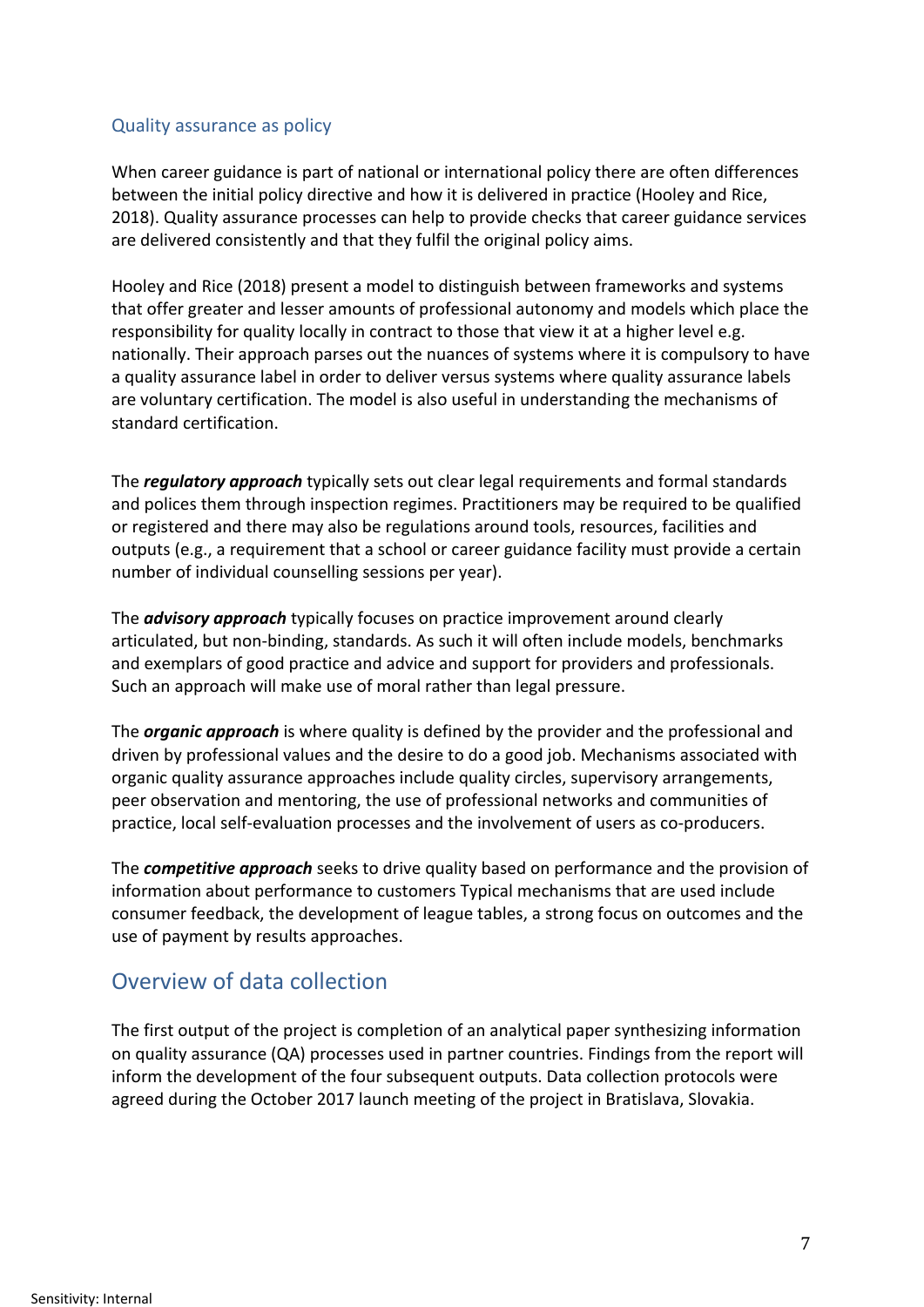#### *Table 1. Submissions by country.*

| <b>Partner Country</b> | <b>Number of Submissions</b> |
|------------------------|------------------------------|
| <b>The Netherlands</b> | 4                            |
| Germany                | 6                            |
| <b>Norway</b>          | 1                            |
| Czechia                | 3                            |
| <b>England</b>         | $\mathcal{P}$                |
| <b>Slovakia</b>        | $\mathcal{P}$                |
| <b>Austria</b>         | 3                            |
| Total                  | 21                           |

A total of twenty-one templates were collected for analysis. Some data were inputted into excel for ease of analysis. Content analysis was used to synthesise the qualitative findings. In some instances, descriptive statistics were used to best make sense of the data. A copy of the template used is available in the full report.

### Findings

The following section details the results from the audit template. Table 2 details the partner countries and the standards audited. Some countries completed the template for international standards, many for their own national standards and one partner country audited a standard also used in France (Qualite Totale CIBC).

| <b>Partner Organisation Country</b> | <b>Quality Standard</b>                 |
|-------------------------------------|-----------------------------------------|
| The Netherlands                     | Noloc Erkend Loopbaanprofessional       |
|                                     | (Noloc Acknowledged Career              |
|                                     | Professional)                           |
|                                     | OVAL                                    |
|                                     | Blik op Werk Keurmerk                   |
|                                     | Register Loopbaanprofessional /         |
|                                     | <b>Registered Career Guidance</b>       |
| Germany                             | Professional                            |
|                                     | BerufsBeratungsRegister (Career         |
|                                     | guidance register)                      |
|                                     | <b>Quality Frame Berliner Model</b>     |
|                                     | Kundenorientierte Qualitätstestierung   |
|                                     | für Beratungsorganisationen             |
|                                     | <b>BeQu Standard</b>                    |
|                                     | <b>Quality Standards for Guidance</b>   |
|                                     | Practitioners in the Area of Education, |
|                                     | Career and Employment                   |
|                                     | Certified provider of educational       |
|                                     | guidance and counselling                |

#### *Table 2. Partner countries and quality standards submitted.*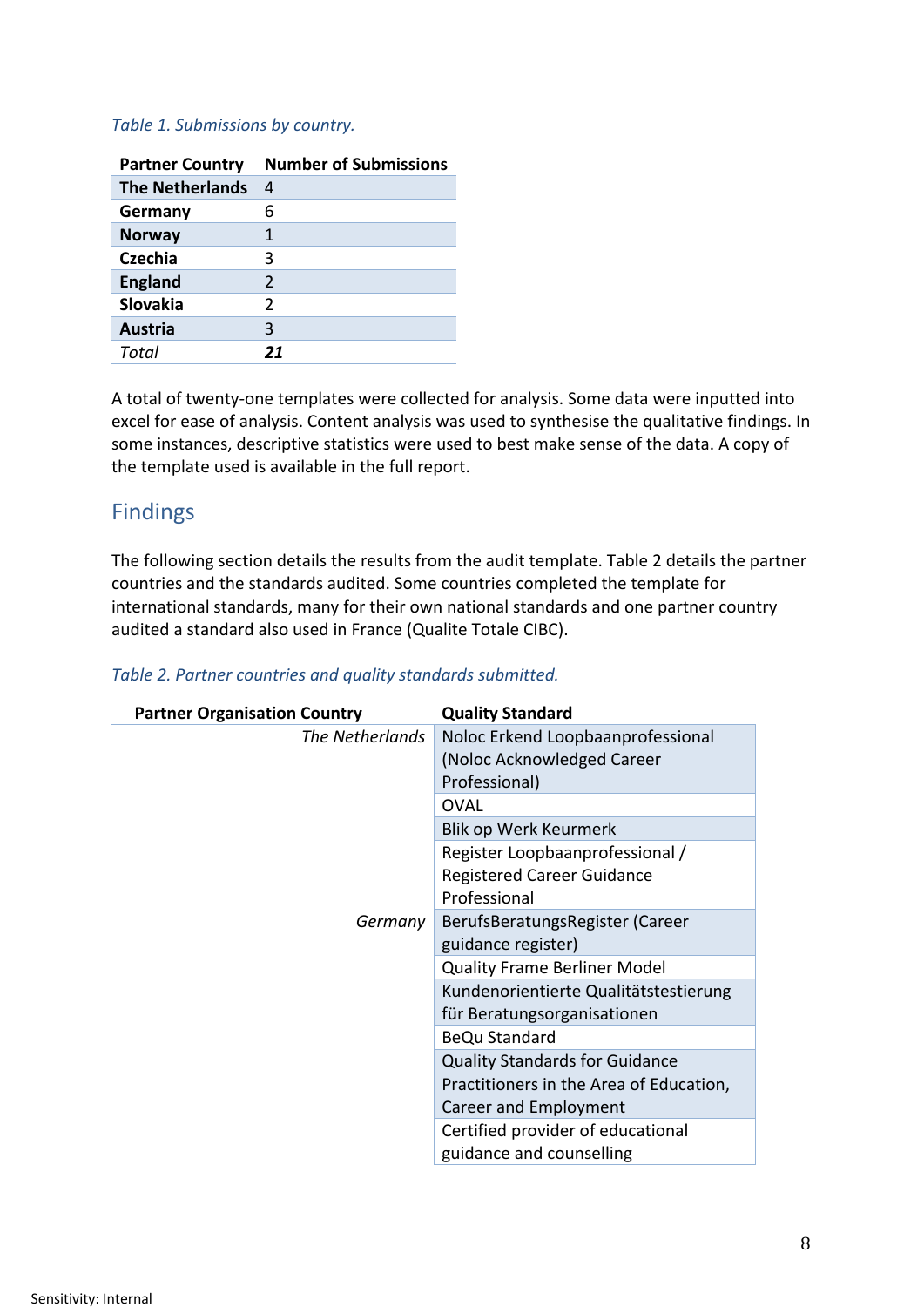| Czech Republic | <b>Euroguidance National Career Guidance</b><br>Award |
|----------------|-------------------------------------------------------|
| Slovakia       | Quality standards of supported<br>employment          |
|                | IMPROVE - project Improving                           |
|                | Validation of Not-Formal Learning in                  |
|                | <b>European Career Guidance Practitioners</b>         |
| Norway         | Recommendations for guidance in                       |
|                | schools                                               |
| International  | Qualité Europe Bilan de Compétences                   |
|                | Qualite Totale CIBC (French standard)                 |
| Austria        | European Career Guidance Certificate                  |
|                | <b>Certified Adult Educator</b>                       |
| United Kingdom | The Matrix Standard                                   |
|                | <b>Quality in Careers</b>                             |
|                |                                                       |

#### What types of labels/quality standards were submitted?

There was a large range and variation with one label having one organisation and another having 1823 organisations. Seven labels were for individual practitioners with an average of 448 individuals certified under the label. Most of the labels submitted were for individuals or organisations working with all ages or adults only. Only two labels were targeted for services with young people and two labels certified providers of career guidance for special education needs and disability (SEND) clients. The labels were generally aimed at the following client groups; young people, SEND, adults, all age and a combination of client groups including adults/SEND and vulnerable clients.

Most quality labels (67%) had costs associated with the quality assurance process. The average cost per quality label was up to  $\epsilon$ 3267 with a range running from  $\epsilon$ 262 to  $\epsilon$ 7,500 Euros.

#### Purpose of the standard: Individual or organisational

We asked questions to determine whether quality labels in partner countries were labels to quality assure individuals or organisational provision.

- Two labels were procedures aimed at certifying features both in the organisational and individual levels (National Career Guidance award - Czech republic and Recommendations for guidance in Schools – Norway).
- Nine examples of certification procedures at individual level (e.g. Qualité Europe Bilan de Compétences – counsellor – France, and BBR BerufsBeratungsRegister (Career guidance Register, Germany).
- Ten examples are aimed specifically at the organisational level (e.g. Quality in Guidance and Counselling in the field of Education, Career and Employment – Germany, and the Matrix Standard – England).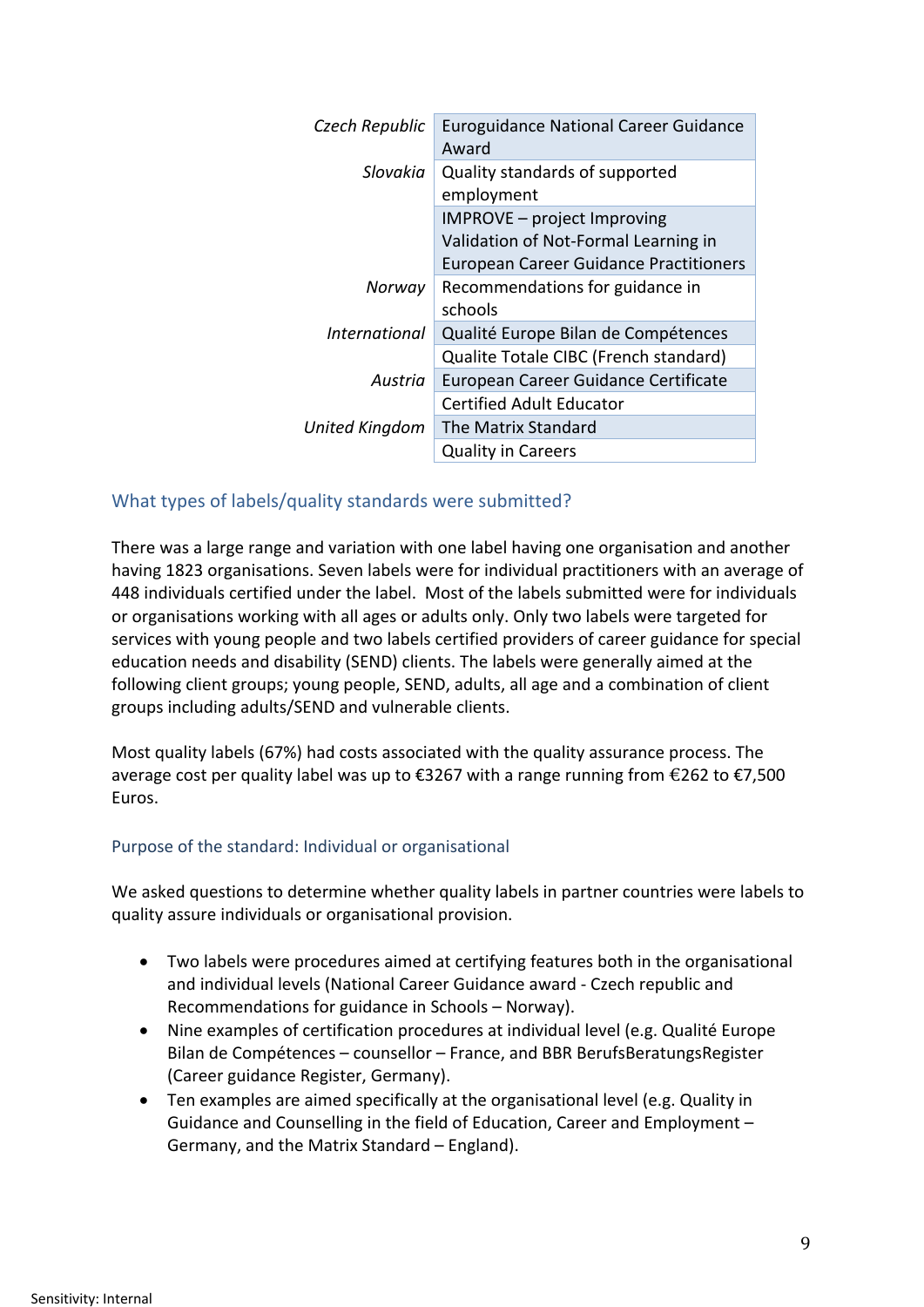Most quality labels analysed were voluntary to undertake. Two standards were compulsory. For the Matrix Standard in the UK, all organisations that receive public funding must meet the requirements of the standards.

#### Mentoring programmes for career guidance practitioners

Mentoring relationships come in two primary forms:

- **Goal-related (instrumental) support.** This type of mentoring relationship focusses on mentee success and advancement in relation to a set of goals articulated prior to the relationship.
- **Psychosocial (developmental) support.** This type of mentoring relationship focusses on the supporting the mentee as they develop their sense of identity, competence and effectiveness as a professional (Allen, Finkelstein and Poteet, 2009).

Questions from the audit template provide a useful starting point to discuss the needs required for a quality standard mentoring programme. We collected data on a variety of topics including information about quality standard implementation challenges and types of resources made available for each standard. This information will be used to help inform the creation of a mentoring programme that can be accessed as part of the quality standard process.

Most quality standards in the partner countries did not use mentoring as a part of their resources to support individuals or organisations through the accreditation process. Three out of 21 completed forms stated they had a mentoring programme.

Although most quality standards audited did not explicitly state the use of a mentoring programme to support individuals or organisations through the journey, most quality standards audited did have bespoke resources to guide the process. These resources will be discussed further in the section on audit and labelling procedures.

There are several common elements to consider when developing effective mentoring programmes:

- **Context.** The location of mentor-mentee meeting (Karcher, Kuperminc, Portwood, Sipe, and Taylor, 2006). Will the mentoring programmes be face-to-face at the organization? Will the mentoring be conducted online? Will the mentoring programme be a blend of the two?
- **Structure.** The nature of the mentor-mentee relationship. Will the mentoring be one-to-one or group mentoring?
- **Goals.** What are the goals for the programme? Is it successful implementation of the quality standard (instrumental) or will other elements of professional development (developmental) be included?
- **Infrastructure.** The infrastructure for a mentoring programme refers to the recruitment, training and ongoing support for mentors.
- **Dosage.** This refers to the amount (total hours of contact time), intensity (relevant to developmental mentoring) and duration (total length) of the mentoring programme.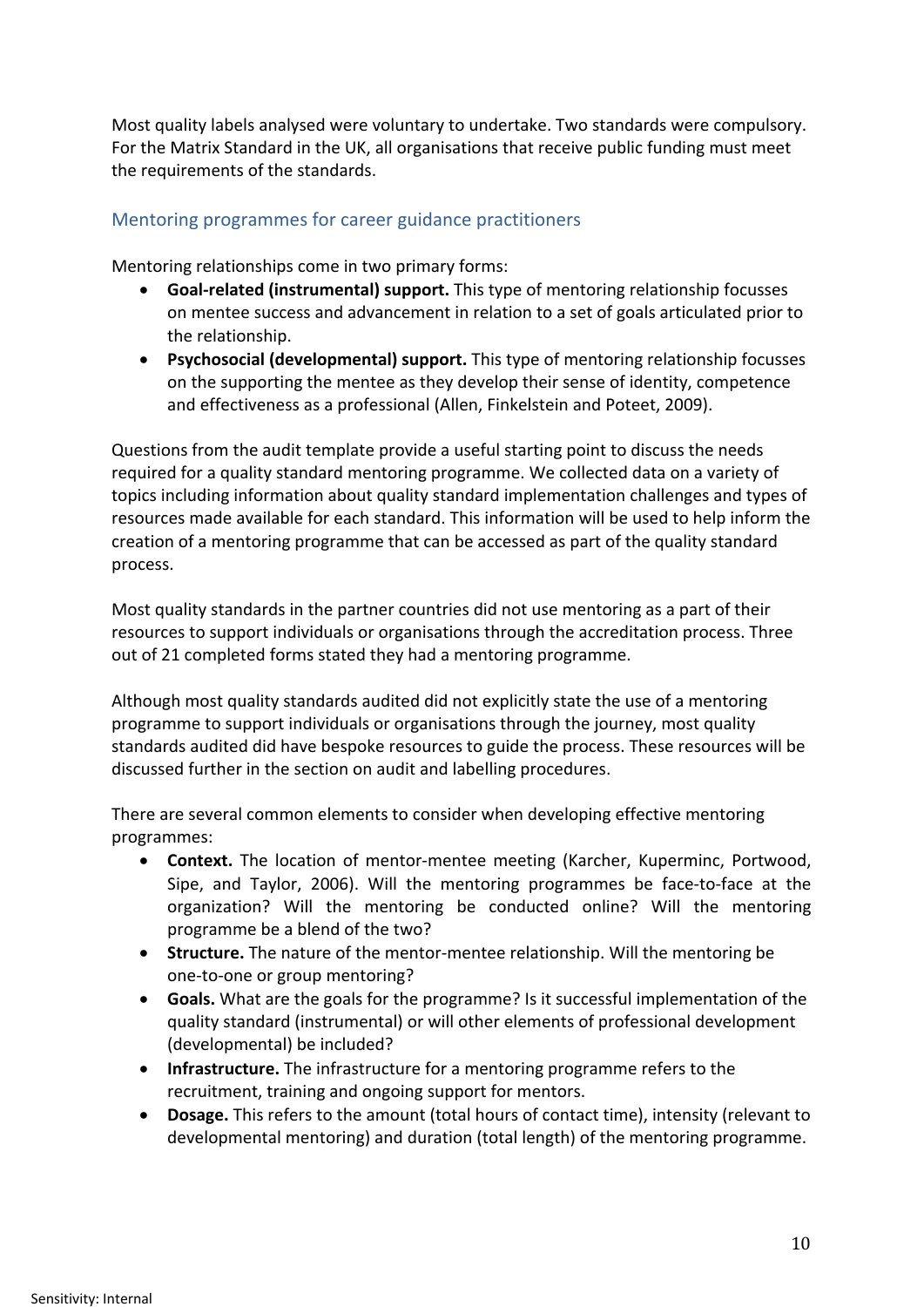In the Netherlands, Career Management Institute (CMI) Netherlands provides a mentoring programme for those seeking the quality label. CMI mentor regulation documents were provided in order to further understand the quality standard's mentoring programme. The document provides useful information on the infrastructure of a quality label mentoring programme.

#### Certification procedure for career guidance professionals

In the collected templates, partners were asked to describe certification procedures for career guidance professionals and/or career guidance organisations. Hooley and Rice (2018) argues that the development of quality standards, including certification procedure, be part of a holistic quality assurance system. There are six key domains in which quality and the certification procedure may be enacted in the delivery of career guidance:

- **Policy.** Quality assurance can help ensure career guidance is delivered in a consistent manner in line with current policy requirements.
- **Organisation.** Quality assurance can help determine whether provider organisations are designed, resourced and managed in a way that enables quality delivery.
- **Process.** Quality assurance can provide blueprints on the way organisations or individuals can reduce errors in client experience.
- **People.** Quality assurance can ensure compliance that delivery staff adhere to professional standards of the sector.
- **Output or outcome.** Quality assurance can focus on defined and measurable outcomes of clients using the service.
- **Consumption.** Quality assurance can be driven by customer satisfaction of the career guidance service.

#### Quality development framework for organisations providing guidance

Quality development in career guidance and counselling often implies organisational development. This means that a quality development framework "enables organisations to activate and integrate both the individual perspectives of staff members and the perspective of the organisation to develop and safeguard solutions for assuring or enhancing the quality of guidance, which suit the organisation" (NFB, 2012, p. 9).

The quality development framework also functions to operationalise national quality assurance standards into the local organisational level. Therefore, a quality development framework supports the quality assurance and enhancement of guidance services within organisations.

Providers of guidance services can use the quality development framework:

- for a systematic introduction of quality development into daily work,
- to improve existing quality approaches with respect to aspects, which are specific for career guidance and counselling,
- to document and communicate their quality development efforts to funders and responsible policy makers (NFB, 2012, p. 8).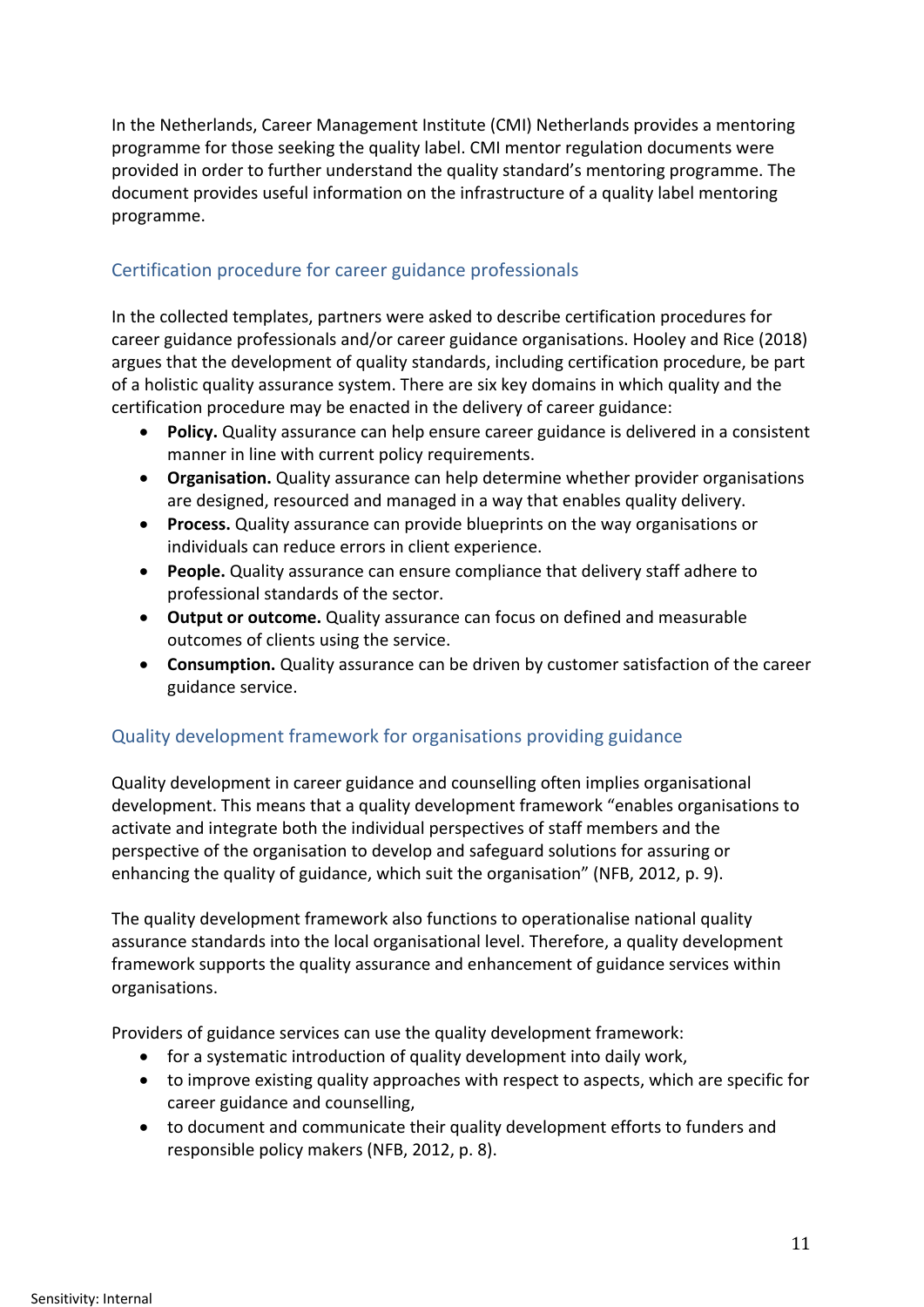The review of national systems through the collected templates show few examples of developed quality development frameworks. This corresponds with another recent review at the European level concluding that quality development frameworks for organisations providing career guidance are currently available in very few countries (Haug, 2018). In the collected examples in this project, the main approach seems to be "preparation systems", which focus on preparation for concrete accreditation and quality assurance assessments. In a European context, initiatives have been taken and recommendations have been given on the importance of frameworks designed for the implementation and continuously quality development on an organisational level (ELGPN, 2012; 2015).

In the Netherlands, there has been a consolidation of quality development frameworks to help support the creation of one national standard.

#### **Noloc and CMI joining forces: towards one Dutch national quality framework for career guidance professionals**

With her mission of improving both the quality of career guidance in the Netherlands as well as increasing the number of qualified guidance professionals, in 2011 Noloc implemented her own quality assurance framework for individual career guidance professionals. The 'Noloc erkend' quality mark nowadays is one of the two quality marks for individual career guidance professionals in the Netherlands. Some 1,500 career guidance professionals have obtained the Noloc quality mark (January, 2019).

Besides the Noloc quality mark for career guidance professionals, the Career Management Institute (CMI) offers an additional quality mark for more experienced career guidance professionals. Some 330 of them have obtained the CMI quality mark 'Register Loopbaanprofessional' (January 2019). Noloc has adopted this CMI quality mark as the quality mark for her more senior members.

In April 2018, Noloc and CMI agreed that from July 2020 on, there will be just one Dutch national quality framework for career guidance professionals based on the mutual strengths of both organizations. In order to reach this ambitious goal, it was also agreed that the Noloc and CMI organizations will merge, and the new quality framework will be carried out under the responsibility of Noloc.

In the Norwegian context, work is underway with Skills Norway as the leading partner to establish a national quality framework based on an understanding that all involved parties have a different role to play in a comprehensive lifelong guidance system. This includes: quality standards for practitioners - what skills are needed? (*process*); a Framework for Career Management Skills – individual learning goals for guidance (*output*); Ethical standards and guidelines (*process*); and Quality Indicators/ Benchmarks/Data Gathering (*output*). Norway is also developing a web-based guidance service (Skills Norway, 2018).

#### Audit/labelling procedure for organisational providers of career guidance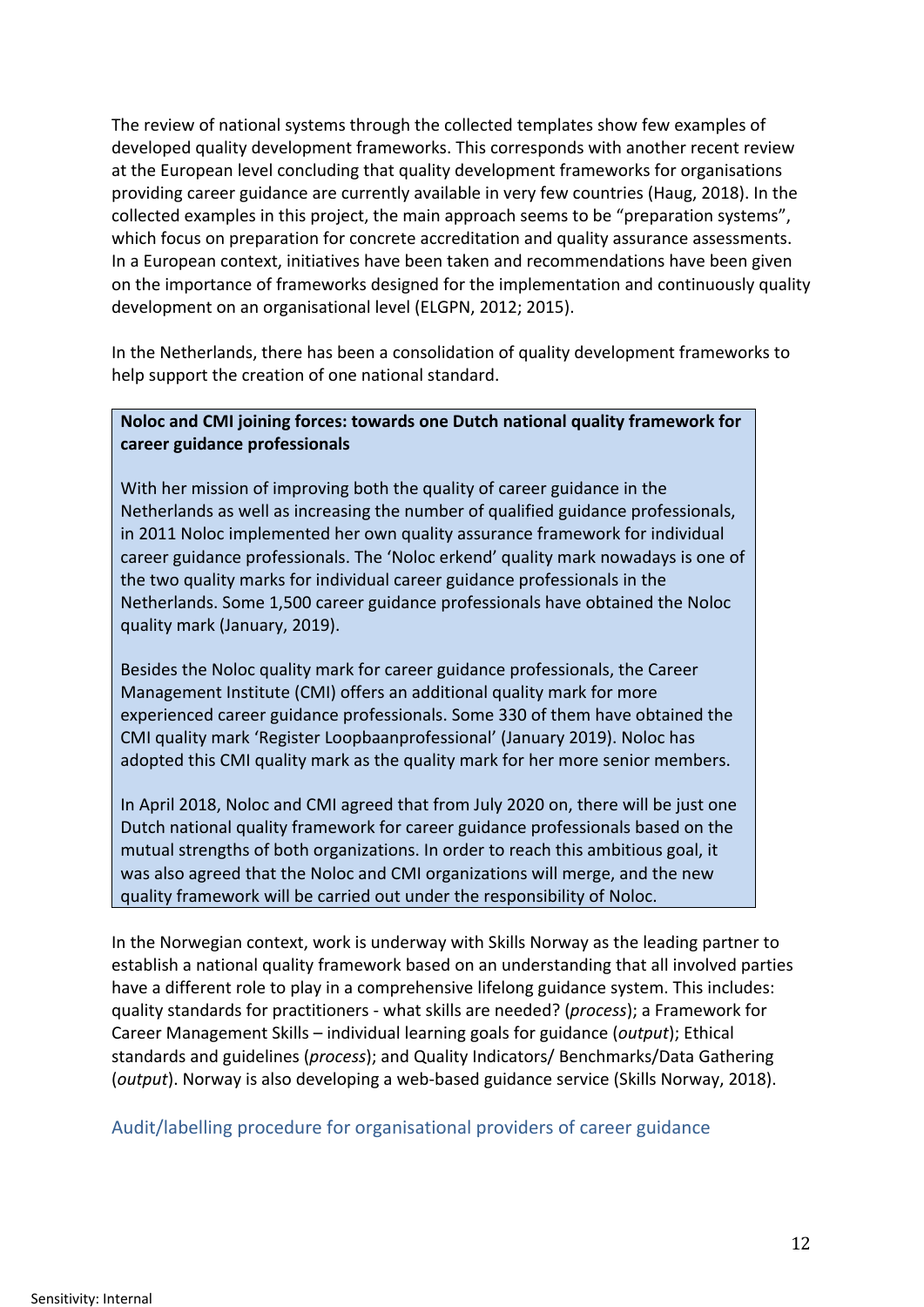There are a variety of ways in which quality standards audit organisational practice. Audits usually focus on three areas:

- organisational structure,
- organisational process and
- organisational outcomes.

Audits can sit on a continuum of formality where audits can be internal only or assessed by an outside accrediting body through a series of external professional visits.

#### Types of assessments

Many quality labels submitted completed information about their audit and labelling approach. Most (71%) standards used a mix of both internal and external assessment types (see table 6). BeQu a quality standard in Germany has an innovative audit approach some of which was described earlier. BeQu was one of two standards that use an internal assessment approach only. Their approach is a participative process of assessment.

The most common type of auditing procedure was a mixture of both internal and external audits. This typically involves completing an in-house assessment against the quality label criteria prior to external assessment.

#### Resources to guide the audit

Most quality assurance standards had bespoke resources to guide individuals or organisations through the audit process. One quarter (25%) of quality standards audited offered more than one resource to support the auditing process. Five templates did not provide information on resources available to support individuals or organisations through the quality standard accreditation process.

The most common resources provided to support the accreditation process was guidance documents (35%) followed by workshops (20%). Table 8 below lists the variety of resources mentioned and the frequency in which they were mentioned. Resources such as mentoring, self-assessment tools and advisors, case studies of practice, webinars, telephone and email support, and one day consultancy were provided less often.

Nineteen (19) templates recorded relevant assessment tools use during the audit. Of the nineteen, 63% used more than one type of assessment to make a decision whether to award the quality standard. Most quality standards (68%) used a portfolio of evidence to make decisions about whether or not an organisation or an individual met the criteria of the quality standard. Seventy-seven percent (77% or 10 out of 13) of quality awards that required portfolios of evidence used them in conjunction with other assessment methods.

#### Accreditation length

Once an organisation is accredited with a quality assurance standard it lasts approximately three years on average. Depending on the standard there may be periodic checks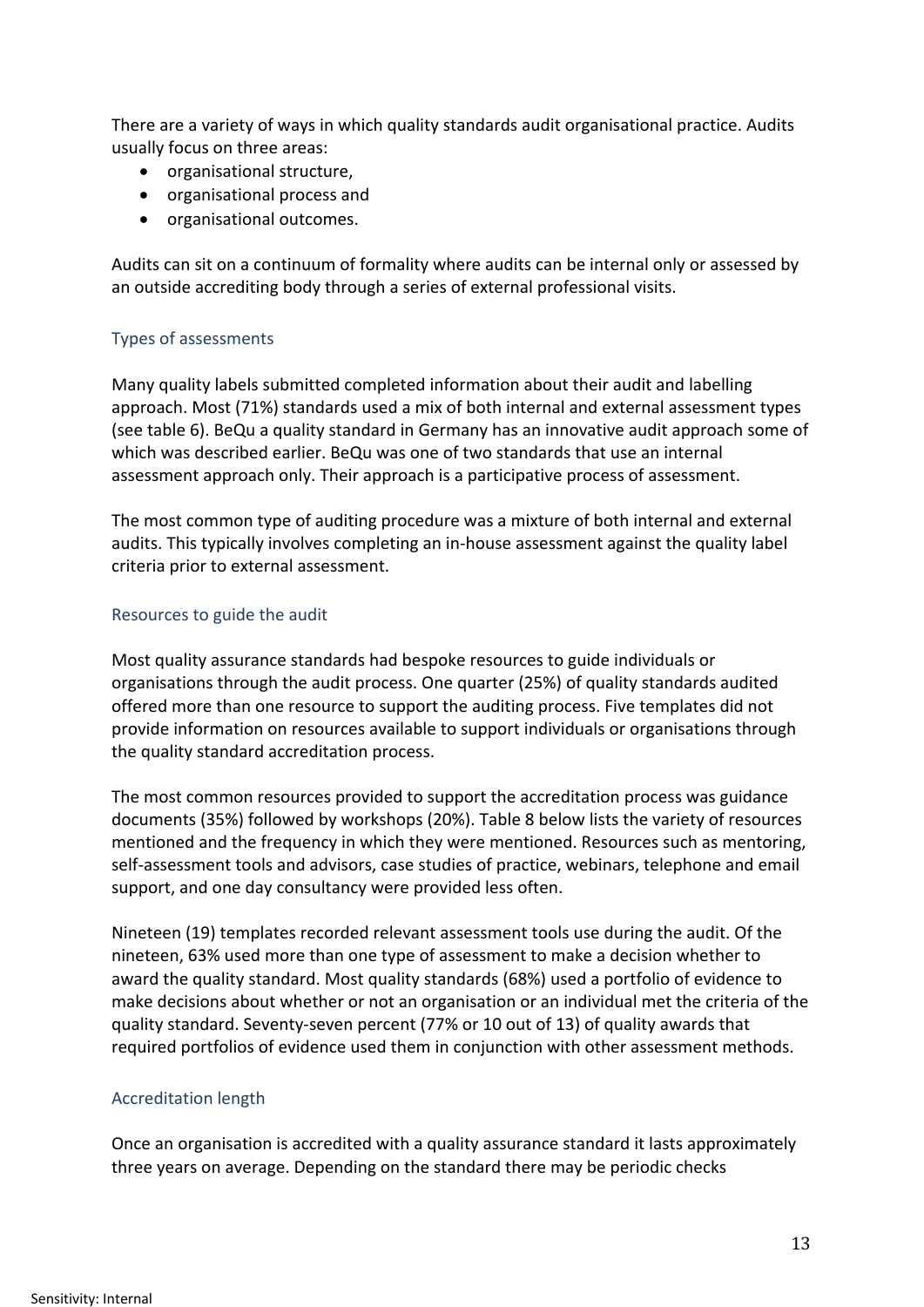throughout the accreditation life. For example, the Matrix Standard in the UK conducts continuous improvement checks at 12 and 24 months within the accreditation cycle. These checks are conducted remotely between the organisation and its assessor. A self-reflection tool is sent to organisations detailing the areas for continuous improvement identified in the initial assessment. The organisation sends in evidence that it is working on the areas identified. This is discussed in a telephone interview facilitated by the assessor. After this process the assessor makes a decision upon the evidence provided in a manner similar to the initial assessment.

#### Content of the frameworks

Most quality assurance standards explored within the research a multiple focus on interrelated aspects of provision. Practitioner related aspects such as, professionalism, CPD and ethics are regularly addressed within the framework, as are organizational requirements such as leadership, service process and marketing. Continuous quality improvement is also represented in terms of evaluation and assessment of client satisfaction. It is interesting to note that ethics is only referred to in one standard as this a central component of professionalism. It may be that it is only explicitly identified but implicitly included within professionalism for other standards.

## **Conclusion**

The notion of quality is a contested and complex concept. It appears in different levels or domains of policy (Hooley and Rice, 2018). Different national approaches are informed both by the national context and current policy initiatives. When trying to summarise some general recommendations, it is useful to include the reflections from the German partner NfB which aligns with our interpretations of the data.

To utilise this learning and to progress quality standards, the following recommendations are made:

- The definition and development of quality goals and criteria require a common understanding of the issue among the relevant actors and stakeholders – it is a **negotiating process.**
- Developing (new) quality standards or guidelines needs to be **connected** to existing quality concepts and credentials
- Scrutinizing the **compatibility** of different quality development systems and acknowledgeing them as compatible standards/ guidelines as appropriate
- Seeking legislative or **mandatory solutions**, since government funding usually does not guarantee sustainable quality development
- The termination of most of the project or programme funded guidance provision inhibits sustainable development of quality and professionalism in career guidance. **Quality needs continuity** and security to grow and sustain.
- A **return** from short term project funded guidance provision to legally grounded service provision by regular **public institutions who have a legal mandate** for career guidance seems to be necessary.